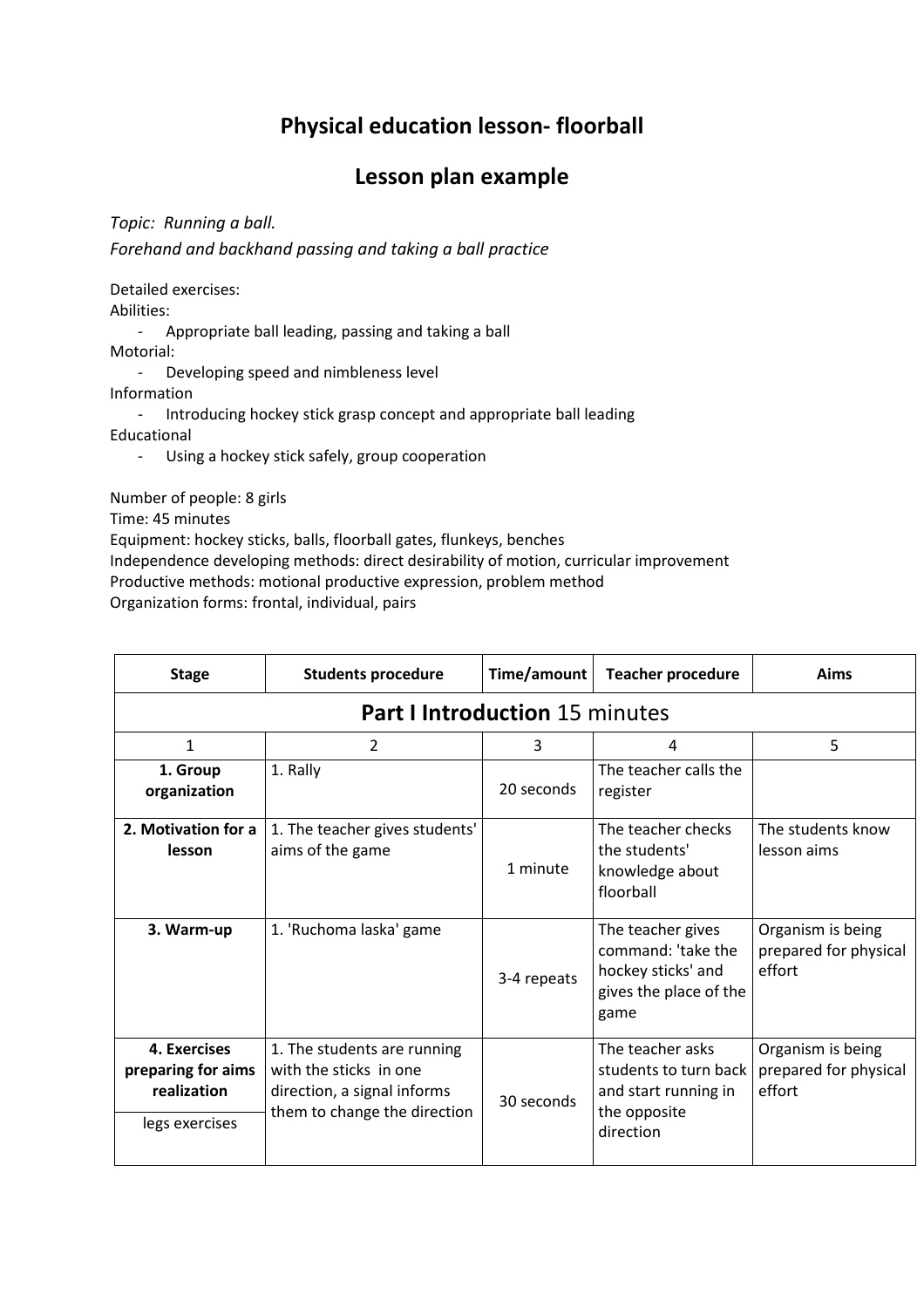| legs exercises                                                                    | 2. The students are doing<br>"skip a" with hockey sticks                                         | 15 seconds |                                                                                                                                          | Leg muscles<br>development                                                                         |  |
|-----------------------------------------------------------------------------------|--------------------------------------------------------------------------------------------------|------------|------------------------------------------------------------------------------------------------------------------------------------------|----------------------------------------------------------------------------------------------------|--|
| trunk exercises                                                                   | 3. While lying the students<br>put up their arms holding the<br>sticks                           | 30 seconds | Demonstration of<br>the exercise                                                                                                         |                                                                                                    |  |
| trunk exercises                                                                   | 4. Bending of the trunk while<br>lying                                                           | 1 minute   |                                                                                                                                          |                                                                                                    |  |
| legs exercises                                                                    | 5. "Skip C" with the sticks                                                                      | 20 seconds |                                                                                                                                          |                                                                                                    |  |
| trunk exercises                                                                   | 6. Stretch exercises                                                                             | 1 minute   | Gives the place of<br>the exercise                                                                                                       |                                                                                                    |  |
| arms, legs and<br>trunk exercises                                                 | 7. Forehand and backhand<br>ball leading while running                                           | 1 minute   | Demonstrates<br>appropriate ball<br>leading                                                                                              |                                                                                                    |  |
| legs exercises                                                                    | 8. Leading the ball using a<br>feet                                                              | 30 seconds |                                                                                                                                          | Condition<br>development                                                                           |  |
| arms and legs<br>exercises                                                        | 9. Pass and take the balls<br>with forehand using benches                                        | 1 minute   | Chooses the students<br>for demonstration                                                                                                | Arms, legs and trunk<br>muscles development                                                        |  |
| arms and legs<br>exercises                                                        | 10. Pass and take the balls<br>with backhand using benches                                       | 1 minute   |                                                                                                                                          |                                                                                                    |  |
| arms, legs and<br>trunk exercises                                                 | 11. Pair work. Passing a ball<br>while walking                                                   | 1 minute   |                                                                                                                                          | Good cooperation                                                                                   |  |
| arms and legs<br>exercises                                                        | 12. Pair work. Passing a ball<br>while running                                                   | 1 minute   |                                                                                                                                          | Using the stick safely                                                                             |  |
| Part II- Main body 25 minutes                                                     |                                                                                                  |            |                                                                                                                                          |                                                                                                    |  |
| Abilities forming,<br>mobility<br>development,<br>main lesson aims<br>realization |                                                                                                  |            |                                                                                                                                          |                                                                                                    |  |
| <b>Technique</b><br>exercises                                                     | 1. The students stand<br>opposite each other in two<br>rows. They are divided into<br>two groups | 2 minutes  | The teacher chooses<br>the groups and gives<br>a sign to start an<br>exercise. He checks if<br>the students do the<br>exercise correctly | The students are<br>getting familiar with<br>forehand and<br>backhand passing<br>and taking a ball |  |
|                                                                                   | 2. The students pass and take<br>a ball by backhand stick side                                   | 2 minutes  |                                                                                                                                          | The students<br>cooperate<br>appropriately in pairs                                                |  |
|                                                                                   | 3. The students pass a ball by<br>forehand stick side                                            | 2 minutes  | The teacher<br>concentrates only on<br>passing a ball                                                                                    | The students use a<br>stick safely                                                                 |  |
|                                                                                   | 4. The students pass a ball by<br>backhand stick side                                            | 2 minutes  |                                                                                                                                          |                                                                                                    |  |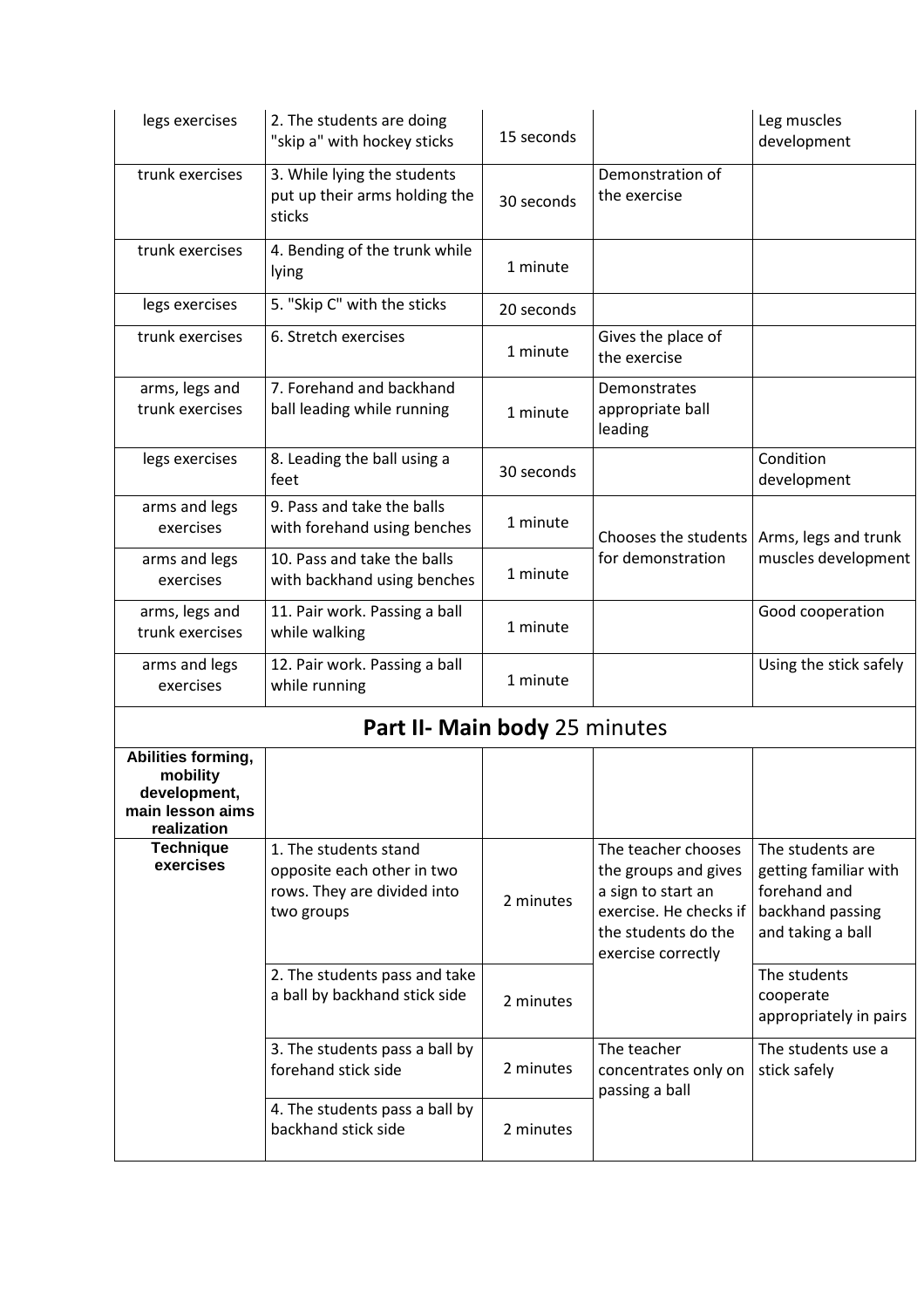|                                     | 5. The students pass a ball<br>using once forehand and<br>once backhand stick side                                                                                                                                                                                                                                                                              | 2 minutes | The teacher checks if<br>the students change<br>a stick side. He<br>shows narrow stick                                                                                                             |                                                                                                                                                                                                                            |
|-------------------------------------|-----------------------------------------------------------------------------------------------------------------------------------------------------------------------------------------------------------------------------------------------------------------------------------------------------------------------------------------------------------------|-----------|----------------------------------------------------------------------------------------------------------------------------------------------------------------------------------------------------|----------------------------------------------------------------------------------------------------------------------------------------------------------------------------------------------------------------------------|
|                                     | 6. One person from a pair<br>leads a ball doing a circle<br>around the second person<br>and runs back to the start<br>place. Later on the first<br>person pass a ball to the<br>second one and S/he repeats<br>the same                                                                                                                                         | 2 minutes | keeping technique.<br>He gives a sign to<br>start the exercise                                                                                                                                     | The students can use<br>an appropriate<br>technique while<br>running exercises.<br>They can use narrow<br>stick keeping<br>technique                                                                                       |
|                                     | 7. The students stand in two<br>rows and lead balls in slalom                                                                                                                                                                                                                                                                                                   | 2 minutes | The teacher gives a<br>sign to change the<br>arrangement, asks to<br>place flags and let<br>the students start<br>the exercise                                                                     |                                                                                                                                                                                                                            |
| School game                         | 1. 'More balls' game-The<br>students play in two teams.<br>One team stands opposite<br>the second one in rows. Each<br>of them has a ball and a stick.<br>There are few benches<br>between them. The rule is to<br>place the biggest number of<br>balls (throwing it over the<br>benches) on the opponent<br>side using sticks. Each of<br>them has three tries | 4 minutes | The teacher gives a<br>sign to change the<br>arrangement, asks to<br>prepare the benches,<br>explains the rules of<br>the game, chooses<br>the winners and<br>gives a command to<br>start the game | The students are<br>getting familiar with<br>rules of the game.<br>They stimulate their<br>creativity. They can<br>use appropriate<br>technique during the<br>game, understand<br>the game's rules and<br>accept a results |
|                                     | 2. 'Mini game'- the students<br>play short matches on the<br>halves of the gym in four<br>teams. Each team has to play<br>with three other teams                                                                                                                                                                                                                | 7 minutes | The teacher asks the<br>students to make<br>four teams, prepare<br>the schedule of<br>matches, asks some<br>students to put out<br>balls                                                           | Cooperate<br>appropriately in<br>group of many<br>people                                                                                                                                                                   |
| <b>Part III- Ending 5 minutes</b>   |                                                                                                                                                                                                                                                                                                                                                                 |           |                                                                                                                                                                                                    |                                                                                                                                                                                                                            |
| Corrective and<br>calming exercises |                                                                                                                                                                                                                                                                                                                                                                 |           |                                                                                                                                                                                                    |                                                                                                                                                                                                                            |